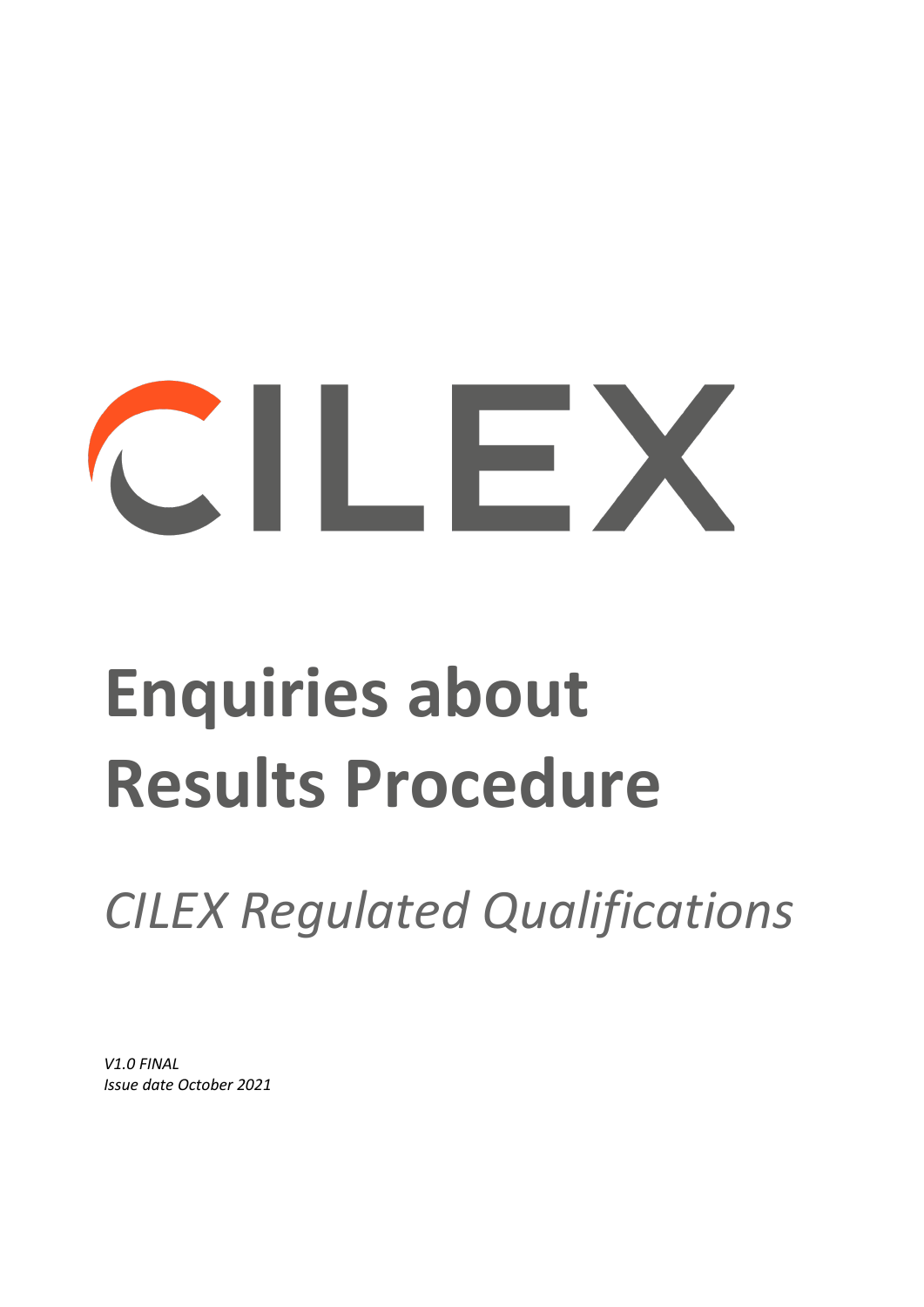## **Introduction**

1. This procedure describes the way in which CILEX implements its Enquiries about Results Policy for the CILEX regulated qualifications listed in Appendix 1. This procedure should be read in conjunction with the CILEX Enquiries about Results Policy – CILEX Regulated Qualifications.

# **Scope**

2. This procedure applies to CILEX learners, training providers, CILEX staff and contractors involved in the assessment and/or delivery of CILEX regulated qualifications.

# **Types of Enquiries about Results**

#### **Breakdown of Marks**

- 3. A breakdown of marks is available for external examinations ie examinations set and marked by CILEX.
- 4. A breakdown of marks sets out the marks a learner received for each question attempted. The breakdown does not provide the marks a learner received for part questions, nor does it provide additional feedback or commentary on a learner's performance.
- 5. A breakdown of marks does not involve any administrative checks or reviews of marking or quality assurance.

#### **Clerical Check**

- 6. A clerical check is available for external examinations and internal assessments for example, Professional Skills assessments.
- 7. A clerical check involves a full check of all the administrative procedures associated with the marking, quality assurance and issue of an assessment result. This includes, as applicable, checking that marks have been correctly totalled and transferred between systems, all parts of an assessment have been marked, quality assurance decisions have been actioned and grading decisions/calculations have been correctly applied.
- 8. The outcome of a clerical check is the issue of a result and/or grade. The outcome overrides the original mark/grade awarded, if it is different.
- 9. An amended results notification is provided if the clerical check outcome leads to a change of result/grade.
- 10. A clerical check does not provide feedback on a learner's performance.

#### **Review of marking**

11. A review of marking is available for external examinations marked by CILEX. A review of marking is not available for multiple choice tests or internal assessments.

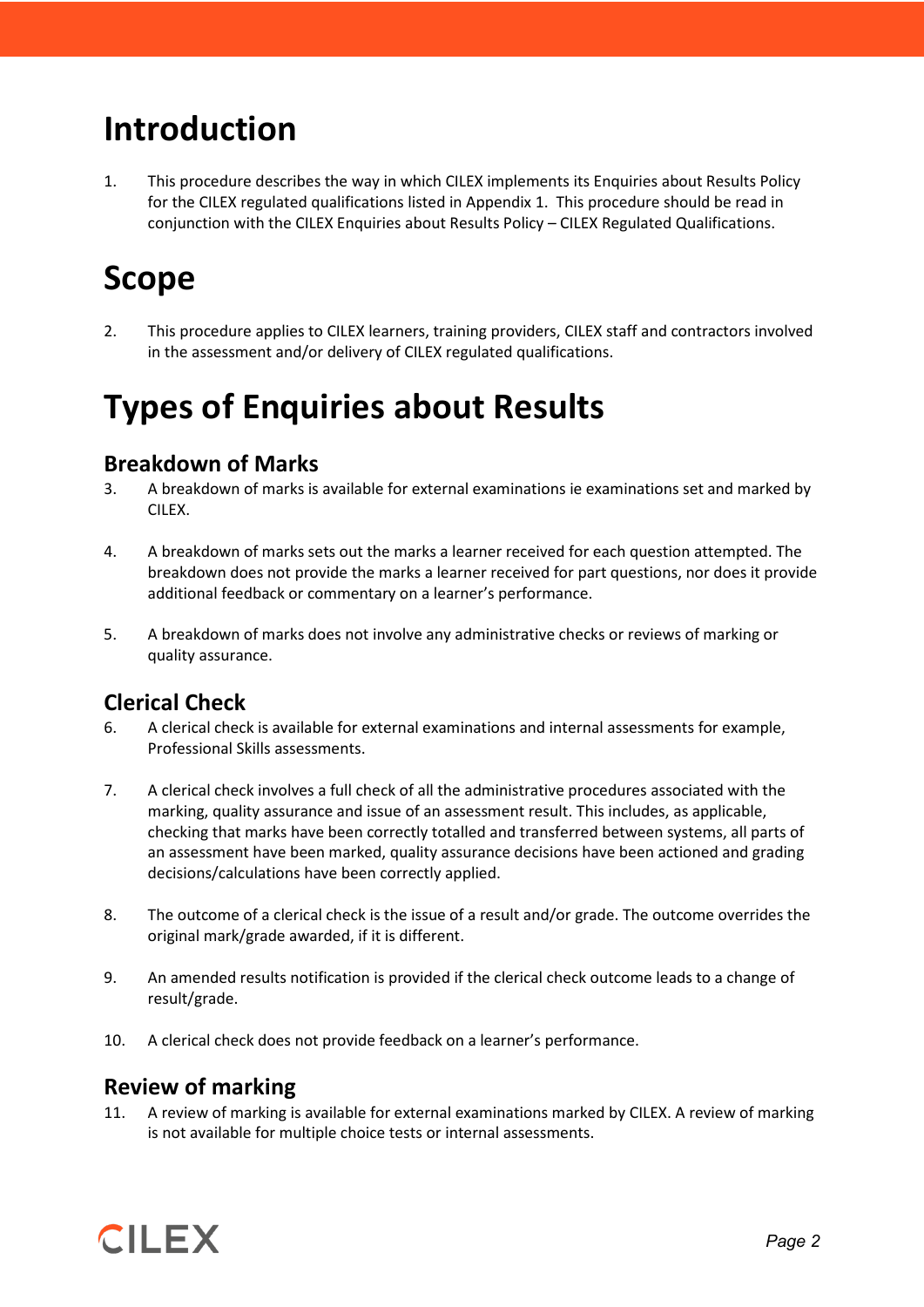- 12. A review of marking involves a clerical check plus a full review of a learner's assessment response by a qualified Senior CILEx Assessor who did not carry out the initial marking. The purpose of the review is to determine whether the relevant mark scheme/criteria and standard have been applied correctly.
- 13. The review is not a re-marking exercise, it is a check on the marking to identify genuine marking errors or unreasonable marking.
- 14. Where genuine marking errors are identified the response will be re-marked to correct the error.
- 15. CILEX will not take into account illness, indisposition, adverse circumstances or similar experienced by a learner at the time of the assessment when conducting reviews of marking.
- 16. The outcome of a review of marking is:
	- the issue of a result. The outcome overrides the original mark/grade awarded, if it is different. Marks may go up or down. An amended results notification is provided if the review of marking leads to a change of result/grade;
	- a brief summary of the findings of the review of marking.

#### **Quality Assurance Review**

- 17. Quality assurance reviews are available for internal assessments ie assessments which are marked by the training provider and quality assured by CILEX, for example, Professional Skills assessments.
- 18. A quality assurance review involves a review of the learner's assessment in accordance with the approved assessment criteria for the unit. The review exercise is undertaken by a qualified Senior CILEx Assessor who did not carry out the initial CILEX quality assurance exercise, where applicable.
- 19. The review is not a re-marking exercise, it is a check on the marking/quality assurance to identify genuine errors or unreasonable marking/quality assurance.
- 20. CILEX will not take into account illness, indisposition, adverse circumstances or similar experienced by a learner at the time of the assessment when conducting quality assurance reviews.
- 21. The outcome of a quality assurance review is:
	- the issue of a result and/or grade. The outcome overrides the original mark/grade awarded, if it is different. An amended results notification is provided if the quality assurance review leads to a change of result/grade;
	- A brief summary of the findings of the quality assurance review.

# **Applying for Enquiries about Results**

22. Enquiries about results can be requested after the issue of assessment results by CILEX. CILEX will not accept enquiries about results for internal assessments for which CILEX has not issued results.

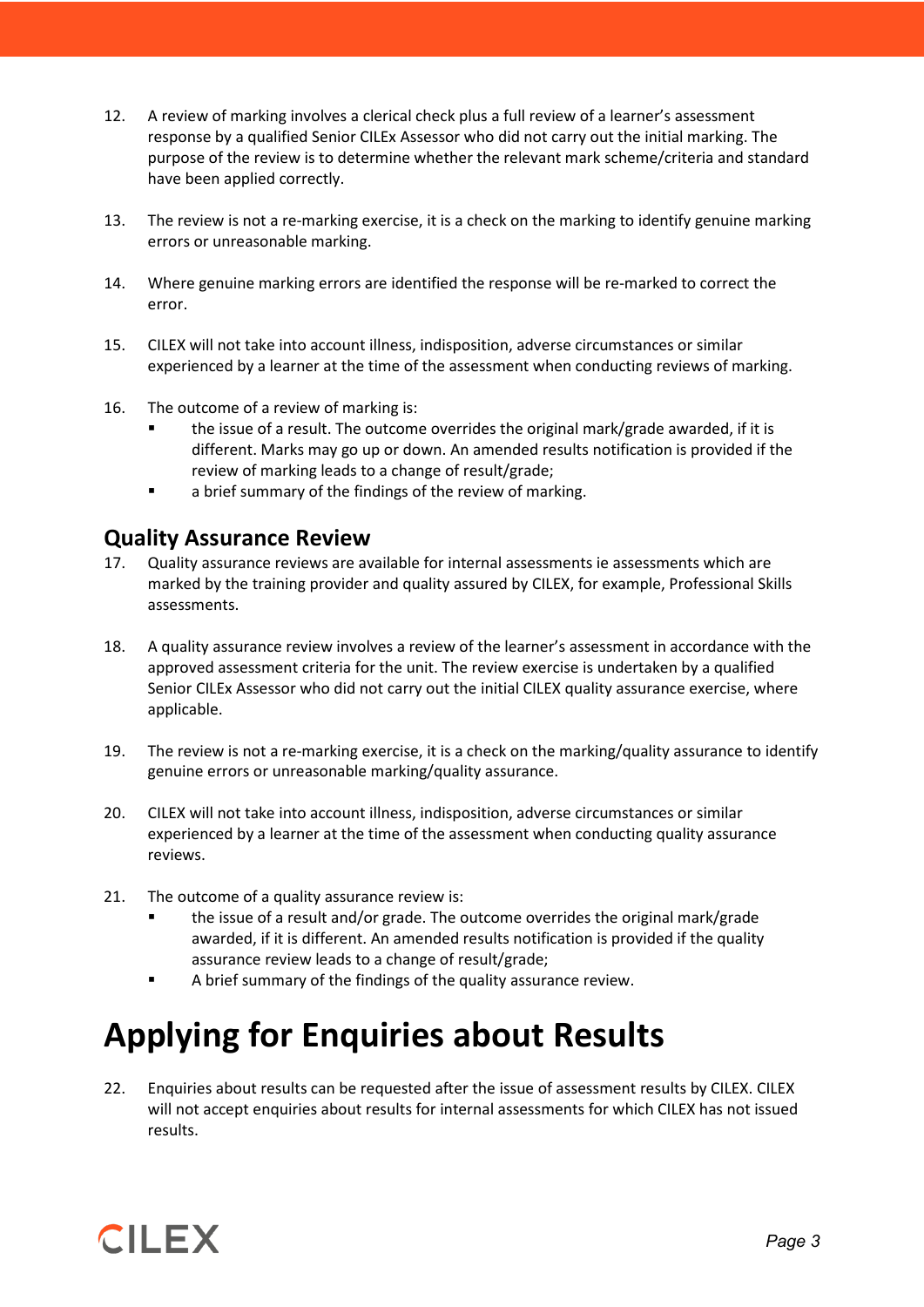- 23. Learners/training providers must complete the online CILEX Enquiries about Results (EARs) Form on the CILEX website to apply for an enquiry about a result.
- 24. Training providers requesting a clerical check, review of marking or quality assurance review on behalf of a learner must have the learner's explicit written permission including confirmation that the learner understands that their result may go down. Training providers must ensure that they retain a copy of the learner's written consent for at least 6 months following the request. CILEX reserves the right to request to see a copy of the learner's written consent.

# **Timelines**

- 25. Enquiries about results must be requested within the timeframe published on the CILEX website. CILEX will not accept requests for enquiries about results outside the published timeframes.
- 26. CILEX will process clerical checks and breakdowns of marks within 15 working days of receipt of the request.
- 27. CILEX will process reviews of marking and quality assurance reviews within 6 weeks of receipt of the request.

### **Fees**

- 28. The fees for enquiries about results are published on the CILEX website.
- 29. The relevant fee must be paid at the time the request is submitted to CILEX. CILEX will not process requests for enquiries about results until the relevant fee has been paid.
- 30. Training providers requesting enquiries about results, on behalf of learners, will be invoiced for the appropriate fee within 5 working days of CILEX receipt of the request. Payment terms will be strictly 30 days from the date of the invoice. Non-payment of invoices may result in CILEX services being suspended.

# **Retention of materials**

31. CILEX retains all documentation and records in relation to enquiries about results requests for three years.

# **Review Arrangements**

- 32. This procedure is subject to a three-year review cycle. However, the procedure may be reviewed more frequently to address operational feedback or concerns brought to the attention of CILEx to ensure the procedure remains fit for purpose.
- 33. This procedure and the associated policy are also reviewed as part of CILEx ongoing quality improvement monitoring.